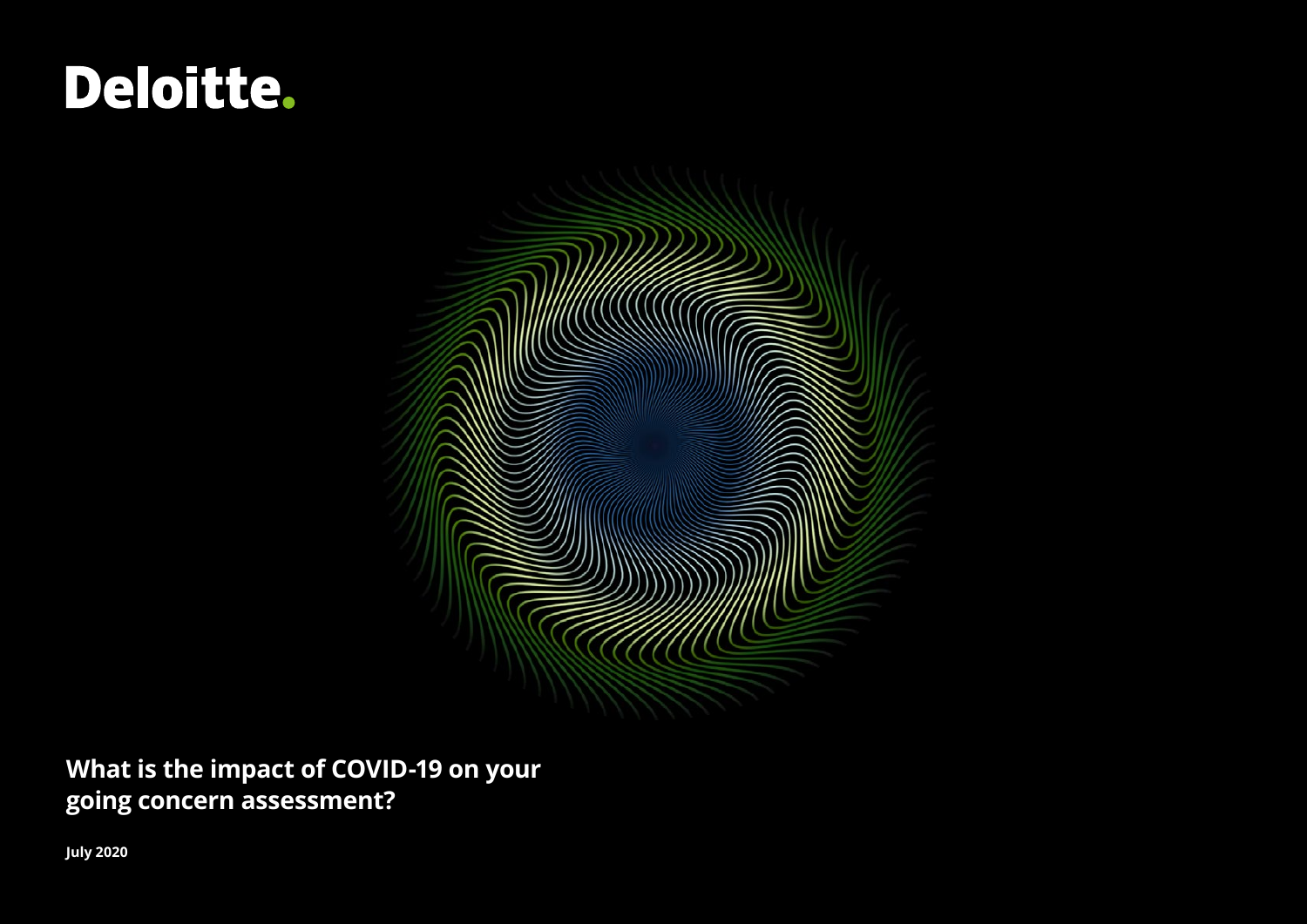### **What is the impact of COVID-19 on your going concern assessment?**

In the face of continuing uncertainty around the progress of COVID-19 and what a recovery may look like, directors of many organisations are concerned about how their companies, registered schemes or disclosing entities ("the entity" or "entities") will be affected in the short and medium term and what their obligations are under the *Corporations Act 2001* in relation to going concern.

#### **WHY IS THIS SO IMPORTANT?**

#### **Compliance with directors' legal obligations**

Directors have obligations in relation to both solvency and going concern which differ. Solvency is the entity's ability to pay its debts as and when they become due and payable. Going concern contemplates whether a business can reasonably continue operating for the upcoming 12 months. This paper focuses on going concern however to aid directors we've included a refresher on solvency.

#### **Solvency**

For entities within the scope of the *Corporations Act 2001*, directors are required at least annually (and half-yearly where required) to make a declaration of solvency. This declaration states that in the directors' opinion "there are reasonable grounds to believe that the entity will be able to pay its debts as and when they become due and payable". When making this declaration, directors must consider the capacity of the entity to pay debts that it has incurred at the time of the declaration.

While the declaration of solvency is made at a point in time, the directors have an obligation to assess solvency throughout the year. Depending on the outcome of the assessment by the directors (which is based on the reasonable grounds on which they made that assessment), the Directors' Declaration in respect of solvency may be that:

- **•** the directors have reasonable grounds to believe that the entity will be able to pay its debts as and when they become due and payable (positive declaration),
- **•** there is a material uncertainty as to the entity's ability to pay its debts as and when they become due and payable – for example, the ability to renegotiate loans due for repayment is not certain at the date of the declaration and without this being achieved the entity will not be able to pay its debts as and when they become due and payable, or
- **•** The directors do not have reasonable grounds to believe that the entity will be able to pay its debts as and when they become due and payable (negative declaration)[.](#page-2-0)

Refer to guidance in Regulatory Guide 22 Directors' Statements ency (RG 22) , ASIC's COVID-19 FAOs and [https://aicd.](https://aicd.companydirectors.com.au/membership/membership-update/insolvent-trading) lirectors.com.au/membership/membership [insolvent-trading](https://aicd.companydirectors.com.au/membership/membership-update/insolvent-trading)

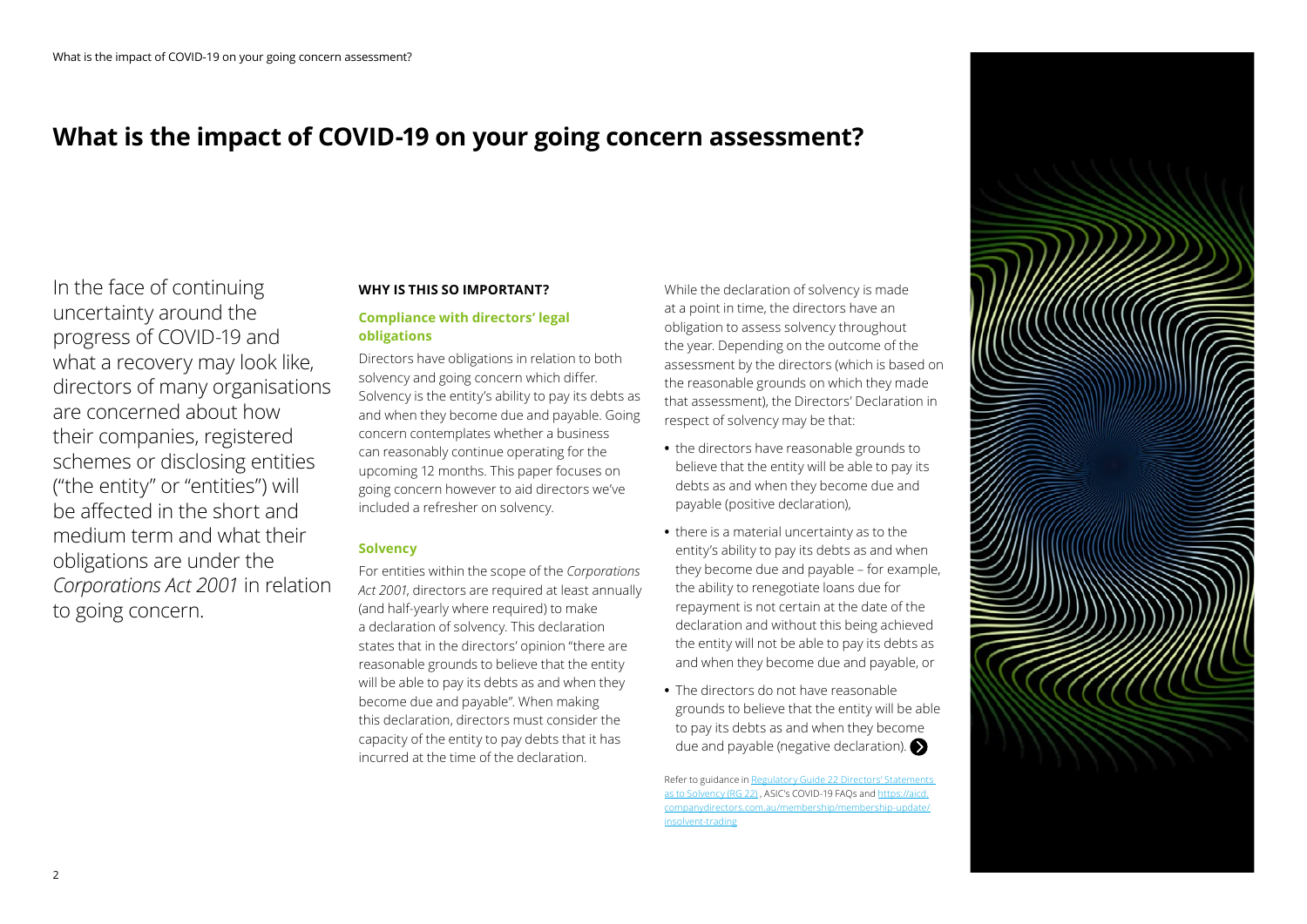#### <span id="page-2-0"></span>**Going concern**

In addition to their responsibilities in respect of solvency, management and directors have an obligation in relation to going concern that arises under Section 296 of the *Corporations Act 2001*, which requires companies to comply with accounting standards. Accounting standards require management to make an assessment of an entity's ability to continue as a going concern and prepare financial statements on a going concern basis, unless management either intends to liquidate the entity, to cease trading or has no realistic alternative but to do so.

Management and directors are required to reach a view on going concern taking into account all available information about the future for a period which is at least, but is not limited to, 12 months from the end of the reporting period.

In the current environment reaching a view on that minimum 12 month horizon will be more challenging for many organisations and there is heightened risk that organisations could fail over the short and medium term. Accordingly, focus on whether an entity is a going concern should be heightened.

Robust and well documented assessment, using the best information available at the time, is critical should issues emerge in the period post issue of the financial statements.

Financial modelling, including reverse stress test scenarios to identify the period that an entity can continue to operate under worst case scenarios, and how much it would take to exhaust cash (including available facilities) and/or breach covenants, will be a critical step in the directors' assessment of going concern. Globally, we have seen many organisations preparing multiple scenarios relating to cash flows for the Board's consideration to reflect the uncertainty and range of possible outcomes in the current economic environment.

Downward asset valuations or revenues may also trigger legal and compliance issues or lead to liquidity challenges and/or business resilience concerns. Directors should ensure management prepare papers which set out the supporting evidence for the fair value or carrying value of assets and whether they are impaired.

#### **What factors contribute to a robust going concern assessment?**

In reaching a view on going concern, management and directors should consider the impact of COVID-19 on the entity's business model and operations, including, but not limited to:

- **•** Overall changes in economic and market conditions
- **•** Significant drops in demand and/or a reduced customer base
- 
- **•** Limited distribution channels for goods and services
- 
- **•** Restricted ability to operate due to changes in public policy
- markets in which goods and services are sold/ sourced
- **•** The interdependence of group operations, access to IT systems, supply and distribution,

The economic impacts of the above on the entity's business model are likely to impact on the

- **•** Assessment of cash flow beyond EBITDA inclusion of interest payments, lease and loan
- **•** Funding restrictions (potential constraints on available facilities lines of credit), liquidity of lenders and covenant compliance; level and exposure of funding guarantees
- of precision in the timing of cash flows used in forecasts and sensitivities applied
- 
- **•** Formulation of contingency plans including dependencies
- **•** Uncertainties relating to the above
- **•** Consideration of the reasonableness of the basis and the support for the assumptions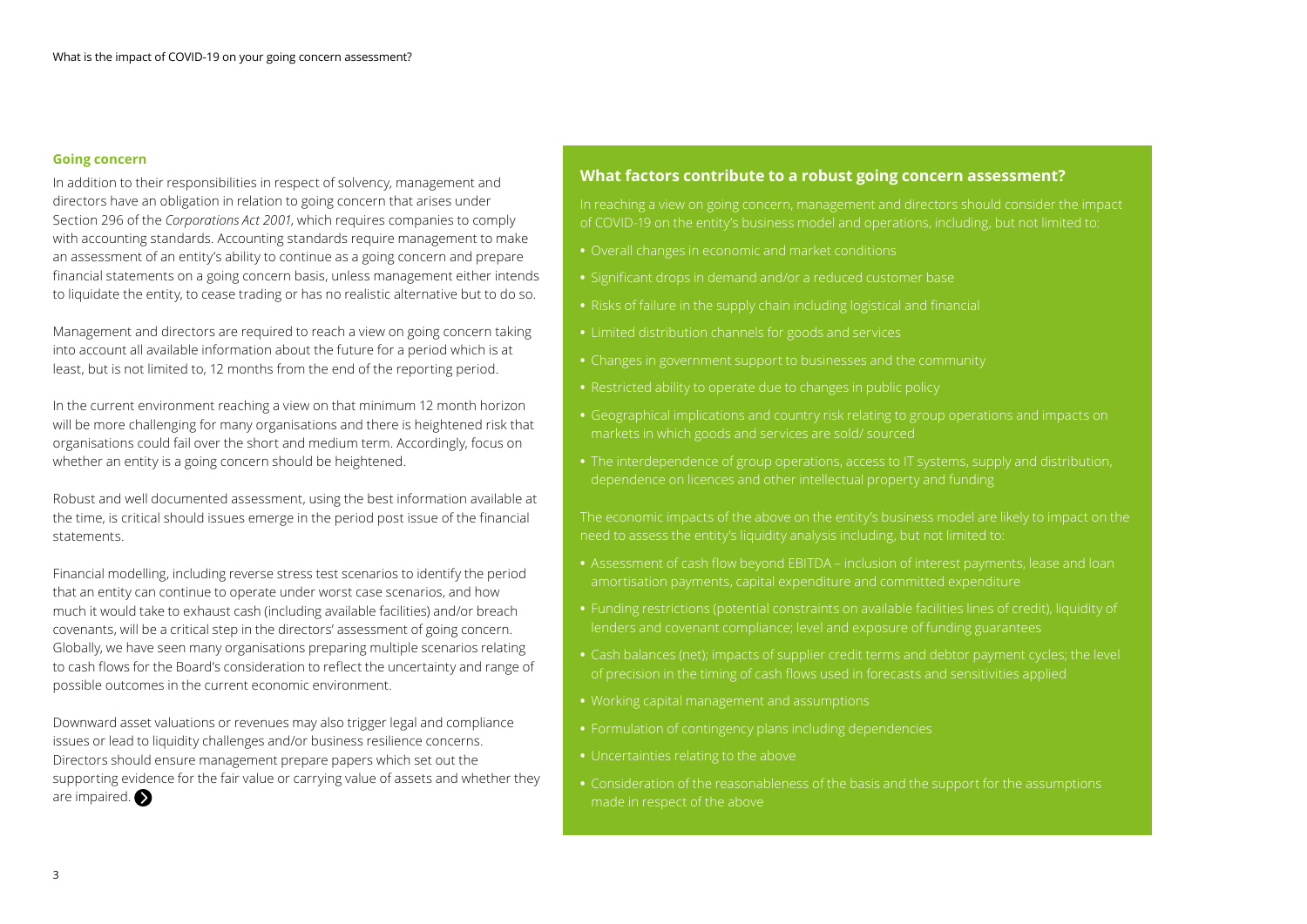<span id="page-3-0"></span>Where there are material uncertainties around whether a business can continue as a going concern, these need to be disclosed in the financial statements to enable users to understand those material uncertainties and proposed actions to manage them.

Auditors have an obligation to obtain sufficient appropriate audit evidence supporting management's assessment of whether the entity can continue as a going concern and evaluate management's conclusion in respect of the going concern basis. The auditor's obligation is slightly different as the requirement is from a minimum 12 months from the date of signing of the financial report and therefore the auditor is required in accordance with auditing standards to request management to extend its assessment period to correspond with the auditor's required period. Accordingly, the auditor must evaluate a longer period than the entity is required to consider under accounting standards and the *Corporations Act 2001* but, through the interaction with auditing standards, the periods should align. There are a range of potential audit report outcomes deriving from disclosures, or lack thereof, relating to going concern in the financial statements, including, no modification to the opinion, highlighting of the material uncertainty relating to going concern disclosures in the financial statements or potentially a qualification of disclaimer of opinion.

A qualification would generally occur if the auditor concludes there were material uncertainties as to whether the entity can continue as a going concern and these uncertainties have not been disclosed appropriately or, where the auditor disagrees with management's assessment that the entity is a going concern.

#### **Questions to consider**

The challenges and opportunities that each entity is working through are very different and accordingly the questions that need to be answered for each entity will vary. The questions below represent common governance questions that directors could ask on this topic but are not a complete list for each entity due to sectorial, geographical, organisational, business model, ownership and funding differences between entities.

Directors should consider:

#### **DEPTH OF ANALYSIS**

- **•** Is the analysis performed by management sufficiently detailed and is it based on a robust assessment of the operating and financial exposures arising from COVID-19 that the entity has been or may be impacted by, to enable directors to reach an informed view on whether the entity can continue as a going concern for 12 months from the date of signing the financial report?
- **•** Is the robustness of the assumptions supporting the cash flow forecasting reasonable and defensible?

#### **A RANGE OF SCENARIOS**

**•** Does the going concern analysis effectively combine available cash with a range of scenarios including a reasonable worst-case scenario to allow directors to conclude on the going concern assessment?

#### **INTERNAL MODELLING CONSISTENCY**

- **•** Where appropriate, are cashflow estimates used in the going concern analysis consistent with those used (after adjusting for certain differences under the accounting standards) for establishing or supporting balance sheet values (e.g. impairment and deferred tax)?
- **•** Are the key assumptions underlying the cash flows supportable and reasonable?

#### **EXTERNAL DISCLOSURE CONSISTENCY**

**•** Is the analysis consistent with recent market disclosure including Directors' Reports and Investor presentations?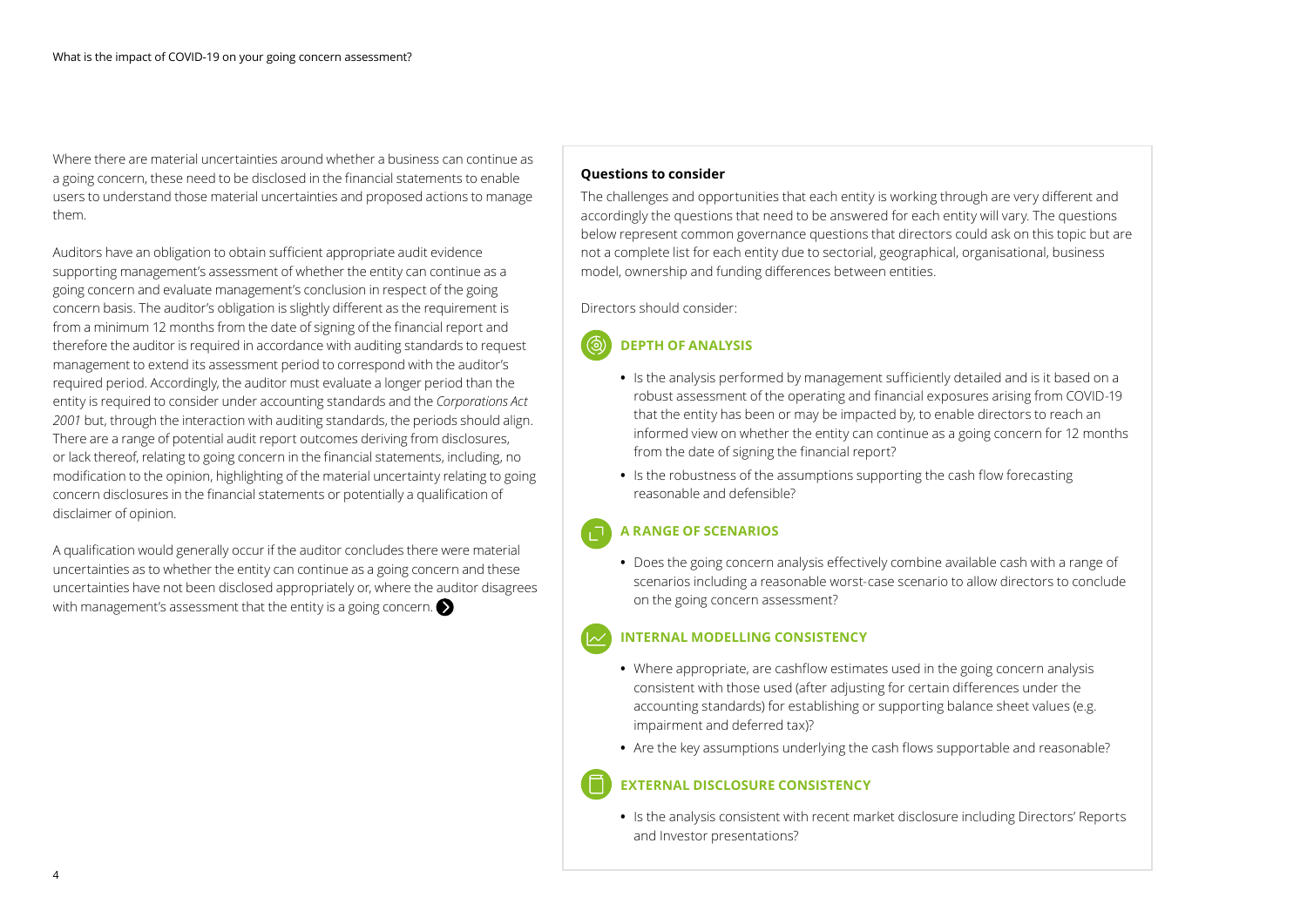#### <span id="page-4-0"></span> $\Omega$ **LIQUIDITY AND FUNDING**

- **•** Have solvency and going concern assessments been performed as at the date of signing the Directors' Declaration?
- **•** Does the analysis reasonably consider the entity's access to funding and ability to navigate covenant compliance?
- **•** Does the analysis incorporate applicable loan guarantees?
- **•** Has the dependence on government assistance or grants and the relevant conditions relating to their availability or termination been assessed?
- **•** Is there sufficient liquidity over an extended period of time against a robust reforecast of trading results and cashflow forecasts?
- Are the directors across the extent of management's discussions with financiers, in particular in situations where waivers have been obtained or are being sought from financiers for forecast covenant breaches?

#### **GOING CONCERN BASIS ADOPTION**

**•** Does analysis suggest that, on balance, it is reasonable to conclude that the entity has the ability to continue as a going concern?

#### **DOCUMENTATION**

• Is the board analysis and challenge of management's analysis supporting the assessment of the going concern basis appropriately documented as evidence of that challenge?

#### **DISCLOSURE WHEN NO MATERIAL UNCERTAINTIES EXIST**

- **•** Has the entity made explicit disclosure on their position that it is appropriate to conclude that the entity can continue to operate as a going concern?
- **•** Do the financial statements disclose the rationale for this conclusion including where the financial statements indicate (based on other disclosures within the financial statements / report) that there may be uncertainties?

#### **DISCLOSURE WHEN MATERIAL UNCERTAINTIES EXIST**

- **•** Has the entity made explicit disclosure on their position that there are material uncertainties as to whether the entity can continue to operate as a going concern?
- **•** Do disclosures detail the events or conditions that indicate there is an uncertainty either at or post balance sheet date?
- **•** Do disclosures detail management's plans or options available to them, either within or outside their control, to mitigate the effect of the events or conditions, the status of any plans and the interdependency of these plans or options?
- **•** Do disclosures detail why management believes the plans are feasible or have a reasonable basis?
- **•** Do disclosures detail the factors necessary for the entity to be able to continue as a going concern?
- **•** Do disclosures include other relevant information, such as interface with contingent liabilities?

### **Final thought**

to continue to evolve and there is a wide range of impacts and outcomes entities will experience. In the face of certain challenges and uncertainty, the Board should act as the ultimate stewardship body of the entity, guiding and supporting management in its decision making. It is essential that directors are mindful of what they do to fulfil their obligations under the *Corporations Act 2001*, as it relates to the going concern assessment of the entity. It is these actions and the documentation and disclosure of these that demonstrates the obligations have been executed effectively.

inherently complex and requires significant judgment to take an informed view of the business going forward. This publication and does not set out all requirements that circumstances directors or management may consider whether legal advice is warranted responsibilities in relation to the assessment and related disclosures. Directors should also refer to ASIC's Frequently Asked Questions issued in relation to the impact of COVID-19 on financial reports and audits.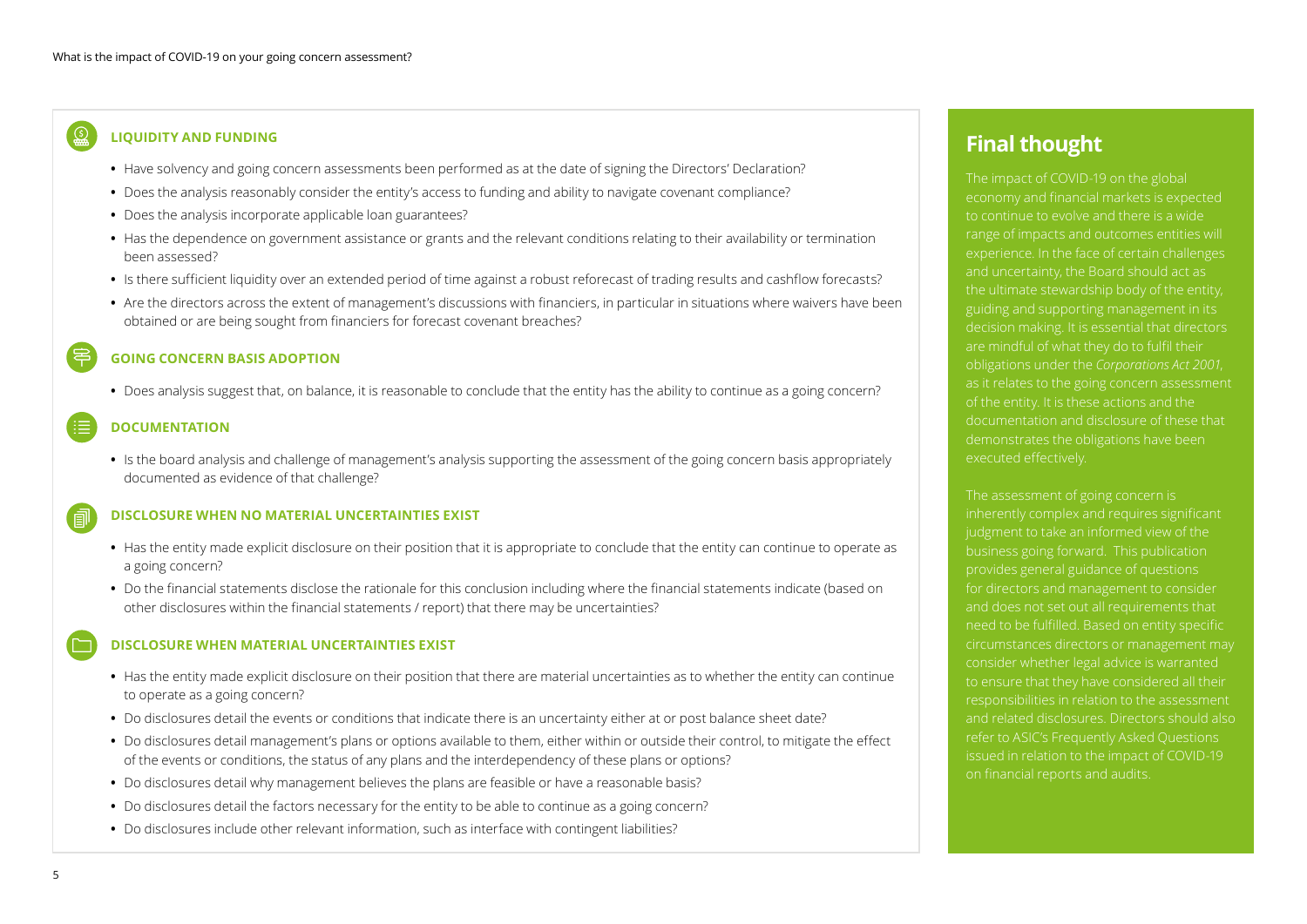## **Contacts**

#### **Jamie Gatt**

**Joanne  Gorton** 

#### **Partner** Audit & Assurance M: +61 414 532 156 E: jagatt@deloitte.com.au

**Partner** Audit & Assurance M: +61 419 244 863 E: jogorton@deloitte.com.au

#### **Suzana Vlahovic**

#### **Partner** Audit & Assurance M: +61 403 948 798 E: svlahovic@deloitte.com.au

#### **Clive Mottershead**

#### **Partner**

Audit & Assurance M: +61 408 207 435 E: cmottershead@deloitte.com.au